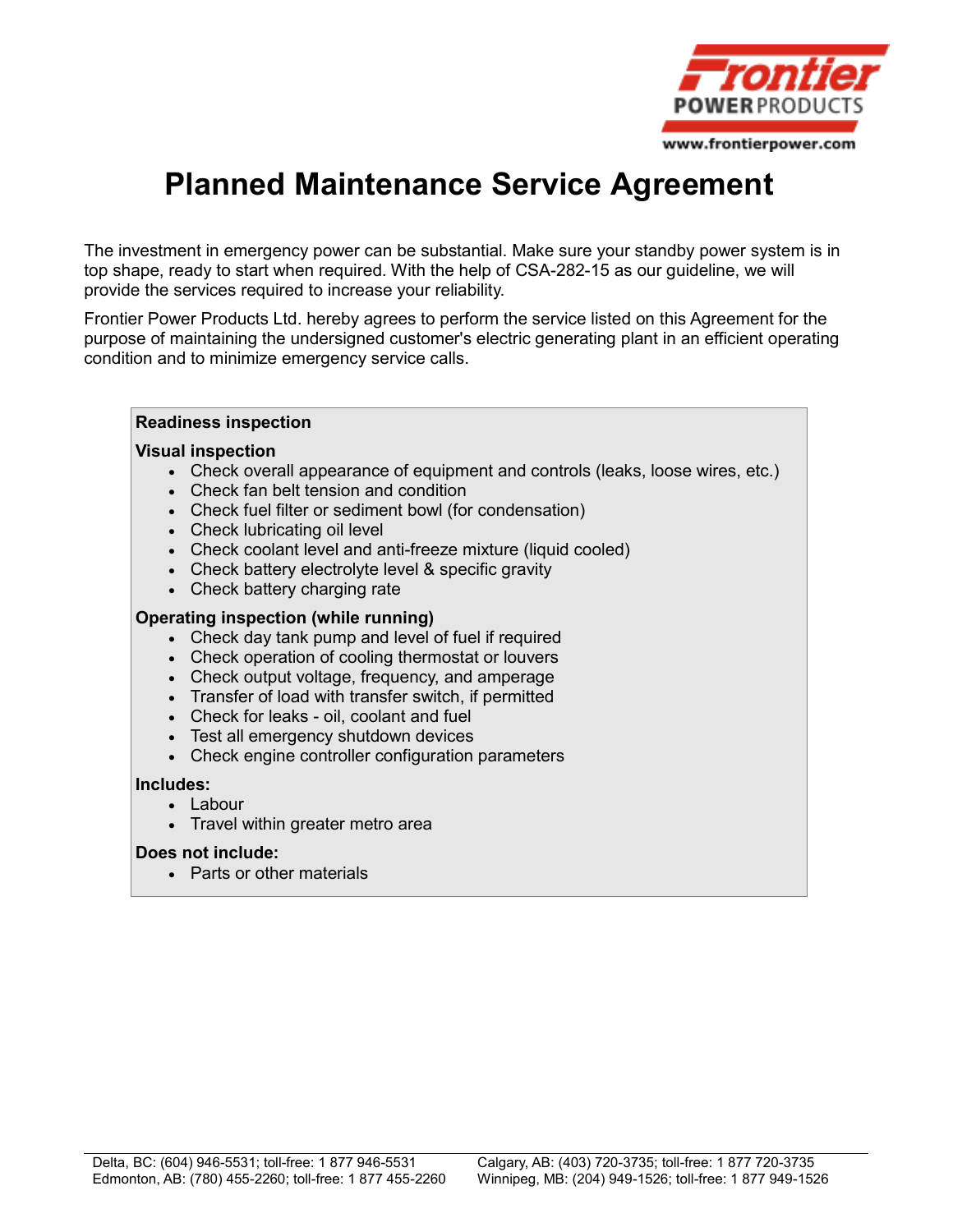

## **Major service & readiness inspection**

- Clean or replace all panel lights
- Replace fuel filters
- Clean or replace crankcase breathers
- Drain exhaust silencer condensation trap
- Change lubricating oil and replace filters
- Inspect, reset or replace spark plugs and breaker points, where applicable
- Inspect governor oil and operating linkage
- Inspect generator brushes and collector rings where applicable
- Perform building load test where possible
- Inspect and clean battery terminals
- Check fuel system operation

#### **Includes:**

- Readiness inspection (above)
- Labour
- Travel within greater metro area

#### **Does not include:**

Parts or other materials

#### **Load test & readiness inspection**

• Run generator set at full rated load for two hours, using a load bank.

#### **Includes:**

- Readiness inspection (above)
- Labour
- Travel within greater metro area

#### **Does not include:**

• Parts or other materials

After each inspection the customer will be given a written report detailing any condition found and advising further service required, if any, to assure dependability of the equipment. Any applicable warranties are contingent upon this advice being followed. Service Agreement does not include parts or materials. All labour and parts for supplementary services will be charged as an extra at current charge-out rates.

#### **Invoicing**

We will invoice each maintenance visit performed and any emergency service performed immediately after each visit has been made to the site.

### **After Hours Testing**

Any customer requiring testing of their emergency power system outside of normal business hours will be subject to overtime labour rates.

#### **Site Access**

Upon 3 days notification of service schedule, customer will provide access to the equipment.

#### **Renewal or Termination**

This agreement can be cancelled by either party at any time with 30 days written notice.